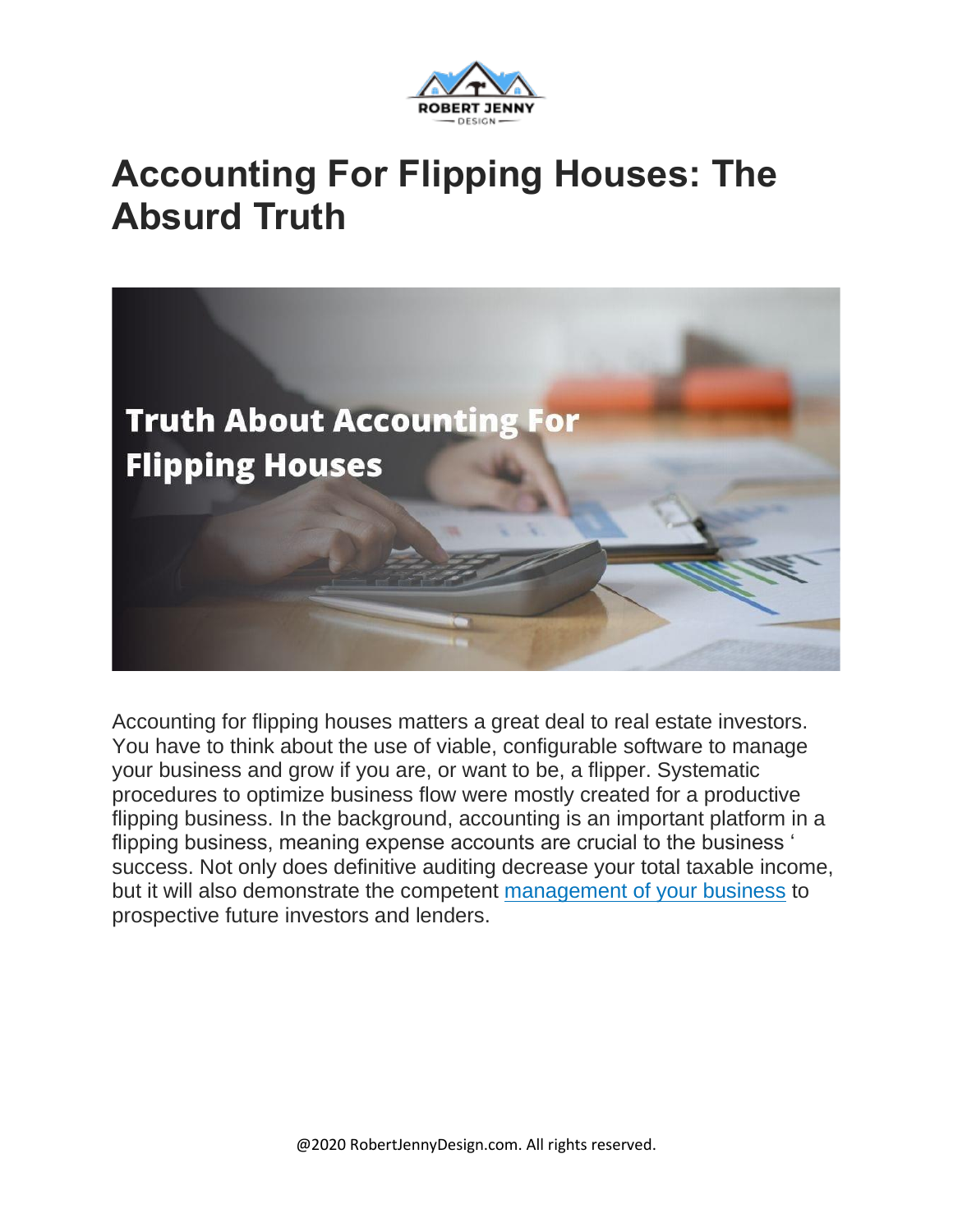

## **Accounting For Flipping Houses – The Shoebox Method**



It is difficult to do expense tracking, particularly logging receipts from your different expenses, while on the other hand, you can employ an accountant approach. In creating a flip accounting method, the first question a real estate investor wants to ask is: how do we keep a record of income and expenses and book them properly? We need to establish a convenient and repeatable way of reporting receipts and invoices to keep track of [income](https://robertjennydesign.com/make-money-flipping-real-estate-contracts/) and expenditure. You can simply store receipts in a shoebox or file folder and forward them to your auditor at year-end. Accounting for flipping houses needs to be thought of with a much more valuable mindset than just simply keeping up with income and disbursement.

Irrespective of which system and software/app you use, for your operations you will be using specific categories. In general, these categories are:

@2020 RobertJennyDesign.com. All rights reserved.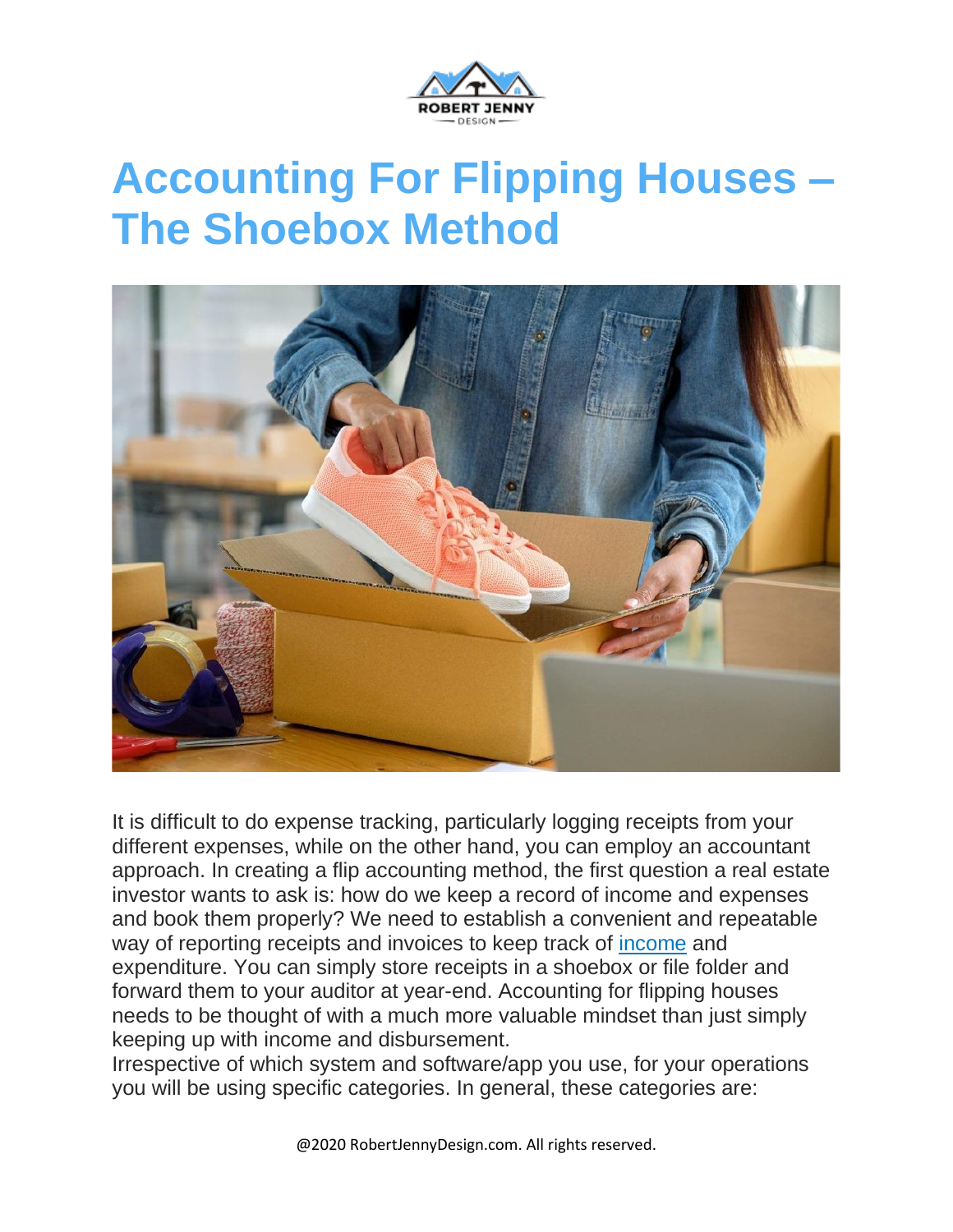

- Cost of purchase
- Cost of rehab (enhancements)
- Cost of repair
- Holding cost
- Price for sale
- Selling cost

Playing it safe is important. We want an easy and repeatable system, one that we can hand out and execute without mistake to an employee with minimum instruction. Don't get too involved in the cost categories.

### **Accounting For Flipping Houses – The IRS**



You would have to review the above categories for the **[IRS](https://en.wikipedia.org/wiki/Internal_Revenue_Service)** if you mean to be making or receiving payments in your company. The IRS would evaluate the

@2020 RobertJennyDesign.com. All rights reserved.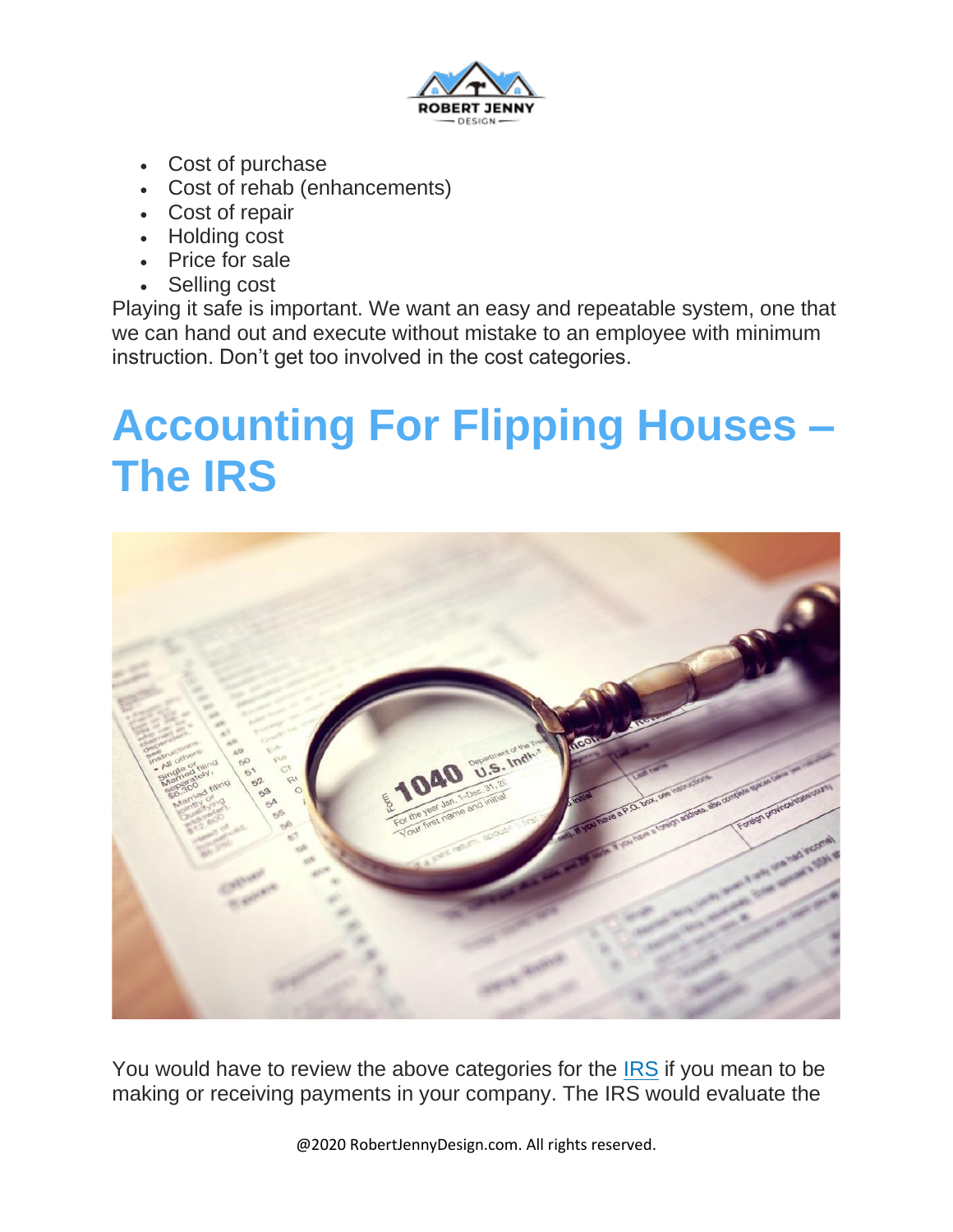

payments on the information reports to the records of the individual who earned the income and make sure that the income was properly recorded. If information returns are not filed, the result is that sanctions can not be filed; this can be also very expensive, so ensure you comprehend the following section. Accounting for flipping houses is taken very seriously by the IRS, it should be by real estate investors as well.

To confirm certain payments you are making to your business, you will need to file "Form 1099-MISC." Miscellaneous income. These fees include the following directly from publication 583:

- \$600 or more for services rendered by non-persons such as subcontractors, attorneys, accountants, or executives for your company
- Rental fees of up to \$600, except loans charged to immobilizers
- \$600 or more prizes and awards not for services, such as TV or radio broadcasts
- \$10 or more remittance fees
- Payments by fishing boat operators to other crew members
- When you run a company, you will determine which accounting system to use for your company: cash or accrual.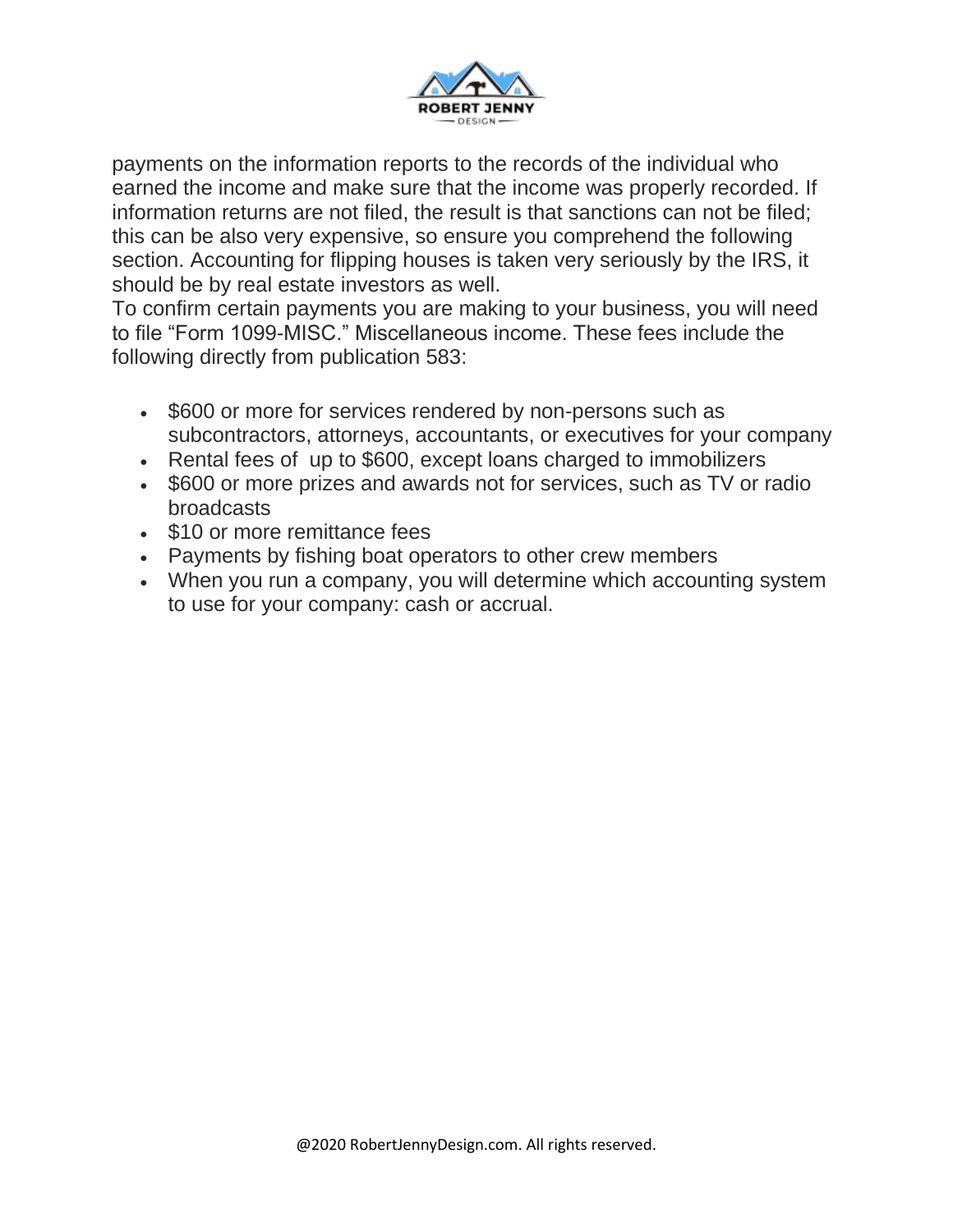

# **A Worked Example**



Most taxpayers use their reports with the cash form of accounting. The cash protocol essentially states that profit is accepted when the check is paid. Thus on 31 December 2015, all of this income is recognized in 2015 based on an accounting income statement, if the tenant pays you a 12-month rental for 2016. Once they are charged or accrued, the accrual system of accounting considers revenue and expenditures only when the cheque is issued or the costs are covered. If the tenant pays you 12 months' rent on December 31st, you do not recognize the revenue for 2015 because everything applies to 2016.

Another great example is insurance: while you will pay the first lump sum fee, each month you consider the actual cost in your accounts. Prepaid premiums, which are reduced by 'insurance costs' per month, would explicitly be in an account called the 'prepaid insurance.'

@2020 RobertJennyDesign.com. All rights reserved.